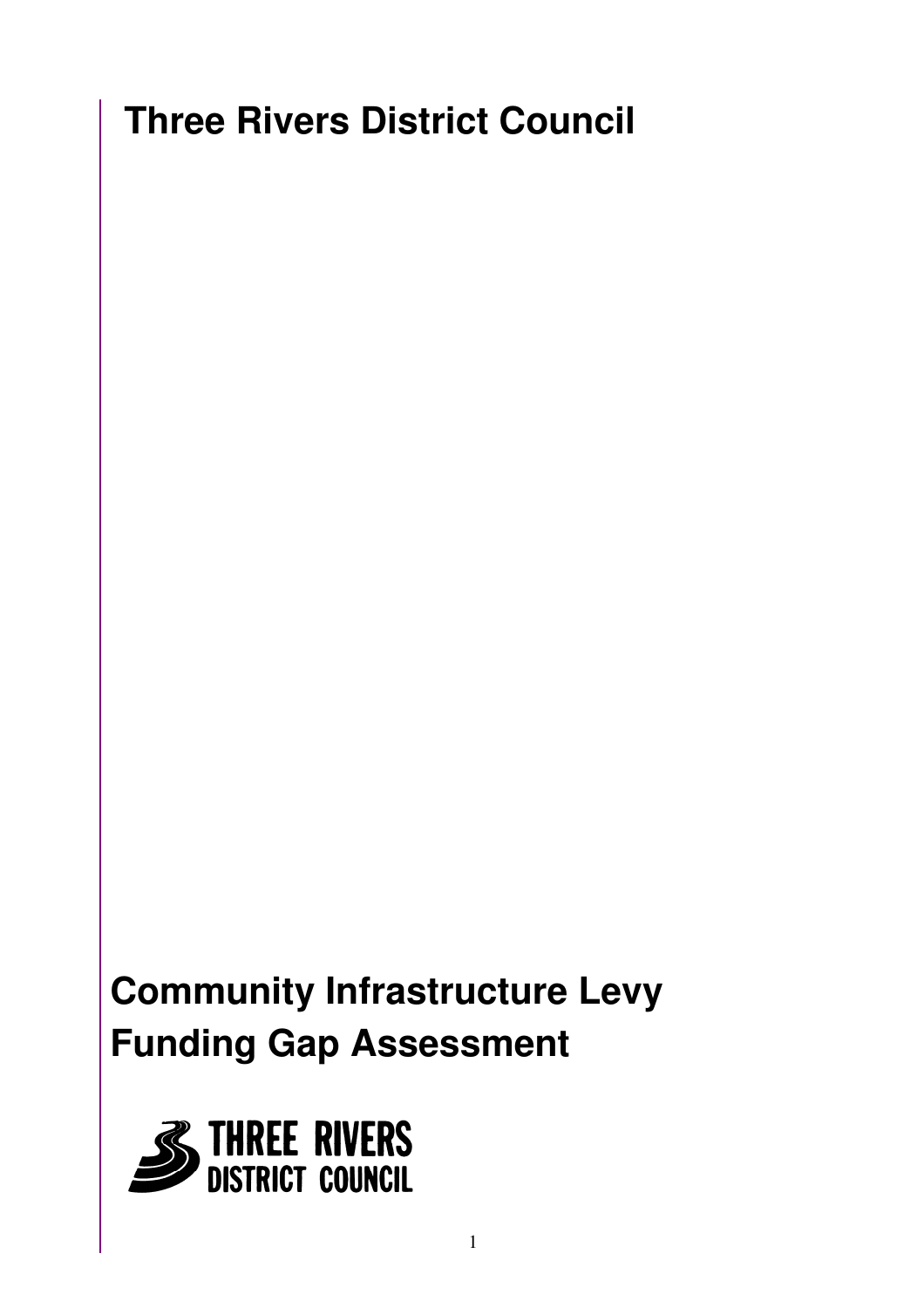## **Infrastructure Funding Gap Report**

## **Introduction**

This document has been produced to support the Community Infrastructure Levy (CIL) Draft Charging Schedule. It sets out the Council's approach to infrastructure planning in line with the CIL Regulations<sup>1</sup> and the relevant Government Guidance<sup>2</sup>.

This document uses existing evidence about infrastructure requirements necessary to deliver the growth identified in the Council's Core Strategy and Site Allocations LDD. It estimates the cost of infrastructure, predicts the funding sources that may be available and then demonstrates that a gap exists in the funding of the infrastructure required and, therefore, the need to charge CIL in Three Rivers.

It is not the purpose or the role of this document to prioritise or identify infrastructure projects that will be funded partly or wholly through CIL monies in the future. The Council will continue to work with infrastructure providers and other stakeholders to establish protocols for priorities infrastructure projects for receipt of CIL monies and reviewing these priorities.

## **Planning Policy Context**

#### **National Policy and Guidance**

The National Planning Policy Framework (NPPF) came into effect in March 2012. The overarching emphasis of the NPPF is that Local Planning Authorities should plan to meet the identified development needs of their areas, in a way which represents an optimal level of sustainable development. The need to identify and plan for the provision of necessary infrastructure is therefore embedded in the NPPF.

The NPPF requires local plans to positively plan for development and infrastructure required in the area, as such, it expects Local Planning Authorities to:

- assess the quality and capacity of infrastructure, and its ability to meet forecast demands: and
- take account of the need for strategic infrastructure, including nationally significant infrastructure within their areas.

With regards to the evidence on infrastructure need appropriate to support a CIL Charging Schedule the Government Guidance<sup>3</sup> recommends that it should be drawn directly from the infrastructure planning that underpins the development plan. This evidence will identify the quantum and type of infrastructure required to support local development needs and will not be re-examined at the CIL examination.

 1 Community Infrastructure Regulations 2010 (As amended)

<sup>&</sup>lt;sup>2</sup> Community Infrastructure Levy Guidance – Charge Setting and charge schedule procedures (DCLG 2010).

 $3$  Community Infrastructure Levy Guidance – Charge setting and charge schedule procedures (DCLG 2010)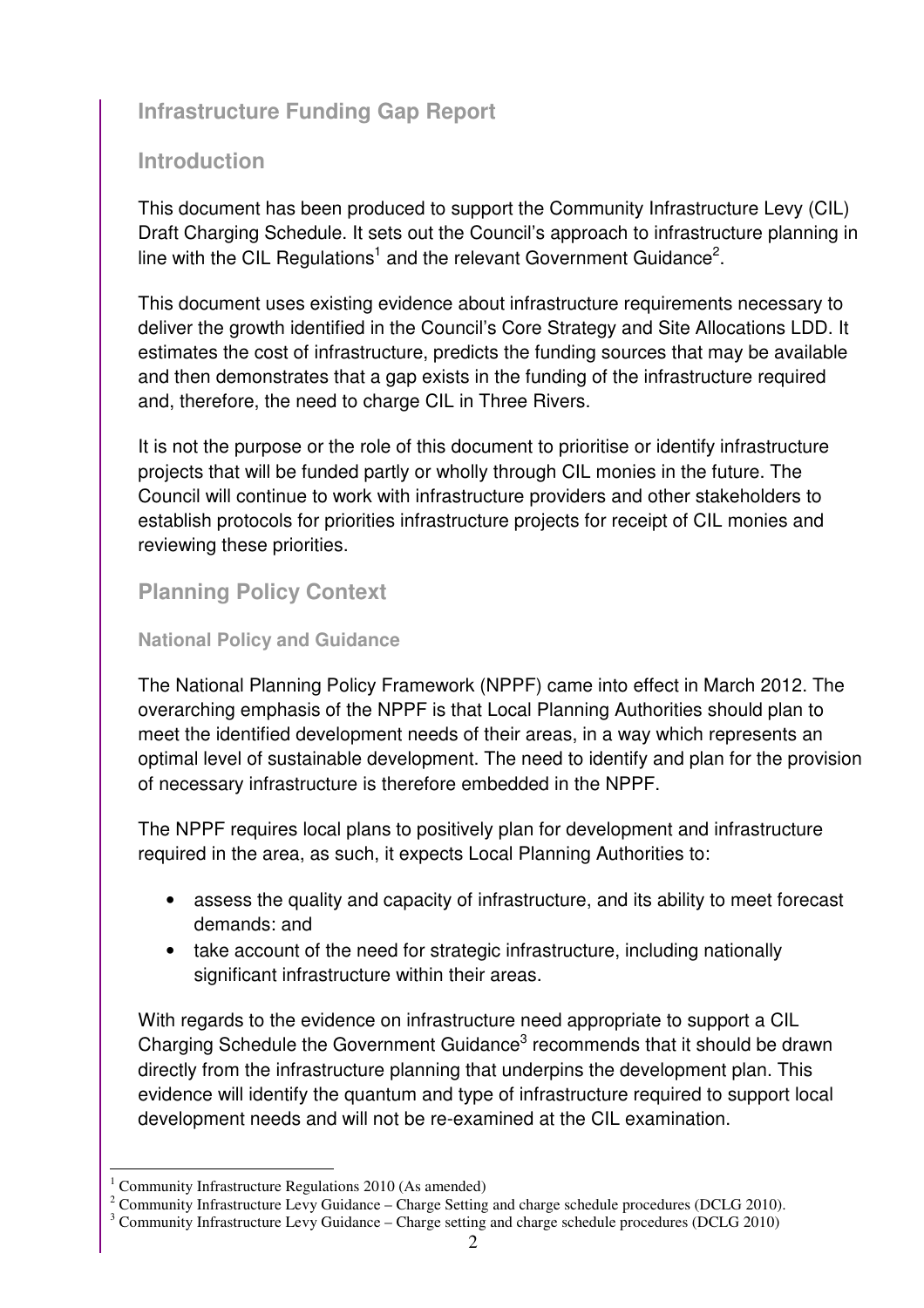## **Local Plan**

Three Rivers' Local Plan consists of a number of documents which include:

- The Core Strategy (adopted October 2011): sets out the key elements of the Council's planning vision and spatial strategy in the District. The Core Strategy covers the period to 2026 seeking to deliver a minimum of 4,500 additional homes as well as employment and associated services and facilities during the plan period.
- The Site Allocations LDD: allocates sites for housing, employment, retail, open space, education and community uses (to be adopted in November 2014).
- The Development Management Policies LDD (adopted July 2013): sets out the policies against which planning applications will be assessed

## **Existing Evidence Base**

The Infrastructure Delivery Plan (IDP) is the infrastructure evidence base used to support the Core Strategy and the Site Allocations LDD and is considered to be the most appropriate evidence to support the need for a CIL charge. The IDP was first produced in 2010 and updated in 2012.

The IDP considers the infrastructure improvements that are needed to support the planned increase in new homes, business premises and other facilities arising from the population and job growth in the District up to 2026.

## **Infrastructure Funding Gap**

However, it is not considered appropriate to base the infrastructure funding gap on all of the infrastructure requirements identified in the IDP. This is because some of the schemes identified in the IDP are required to correct existing shortages in provision and therefore not eligible for CIL money and there are also significant gaps in the information around some schemes costs and funding sources. Therefore the funding gap assessment (Table 1) is based on the key infrastructure types identified by the IDP